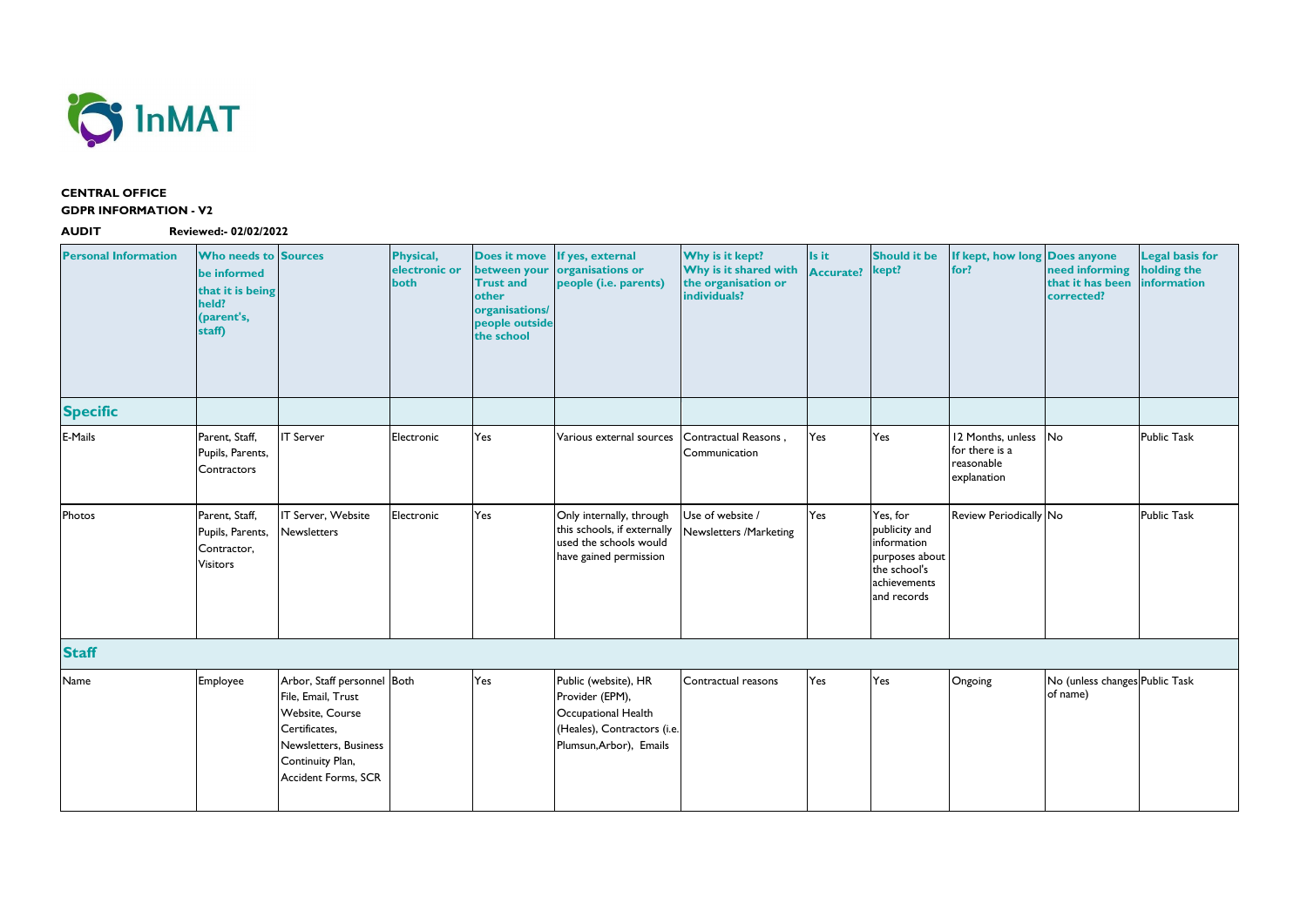| Contracts                          | Employee | Personnel File                                                                                                                                            | <b>Both</b> | Yes | HR Provider - EPM                                                                                                                                  | Contractual Reasons                                     | Yes | Yes | Ongoing                                     | Yes, employee                               | <b>Public Task</b> |
|------------------------------------|----------|-----------------------------------------------------------------------------------------------------------------------------------------------------------|-------------|-----|----------------------------------------------------------------------------------------------------------------------------------------------------|---------------------------------------------------------|-----|-----|---------------------------------------------|---------------------------------------------|--------------------|
| Gender                             | Employee | Arbor, Staff personnel Both<br>File, Email, Trust<br>Website, Course<br>Certificates,<br>Newsletters, Business<br>Continuity Plan,<br>Accident Forms, SCR |             | Yes | Public (website), HR<br>Provider (EPM),<br>Occupational Health<br>(Heales), Contractors (i.e.<br>Plumsun, Arbor), Local<br>Authority (LGSS) Emails | Contractual reasons                                     | Yes | Yes | Ongoing                                     | No (unless changes Public Task<br>of title) |                    |
| D.O.B                              | Employee | Arbor, Personnel File, Both<br>Email                                                                                                                      |             | Yes | Occupational Health<br>(Heales Medical), HR<br>Services (EPM)                                                                                      | Contractual Reasons                                     | Yes | Yes | Ongoing                                     | No                                          | <b>Public Task</b> |
| National Insurance                 | Employee | Arbor, Personnel File                                                                                                                                     | Both        | Yes | HR Payroll (EPM)                                                                                                                                   | <b>Contractual Reasons</b>                              | Yes | Yes | Ongoing                                     | No                                          | <b>Public Task</b> |
| Job application                    | Employee | Personnel File, Email,<br>on-line received from<br>potential employee                                                                                     | Both        | Yes | HR Services (EPM)                                                                                                                                  | <b>Contractual Reasons</b>                              | Yes | Yes | 6 months after date No<br>of leaving        |                                             | <b>Public Task</b> |
| References                         | Employee | Personnel File, Emails<br>received from<br>previous employers                                                                                             | No          | No  | N/A                                                                                                                                                | N/A                                                     | Yes | Yes | 6 months after date No<br>of leaving        |                                             | <b>Public Task</b> |
| Pension Info                       | Employee | Email - HR provider,<br>Pension provider                                                                                                                  | <b>Both</b> | Yes | HR Payroll (EPM) Pension Contractual Reasons<br>Provide (LGSS)                                                                                     |                                                         | Yes | Yes | Ongoing                                     | No                                          | <b>Public Task</b> |
| <b>Bank account</b>                | Employee | Personnel File                                                                                                                                            | Physical    | Yes | HR Payroll (EPM)                                                                                                                                   | Contractual Reasons                                     | Yes | Yes | Ongoing (for pay)                           | No                                          | <b>Public Task</b> |
| Next of Kin / Emergency<br>Contact | Employee | Personnel File                                                                                                                                            | Physical    | No  | N/A                                                                                                                                                | N/A                                                     | Yes | Yes | Ongoing (for<br>emergency<br>contact)       | No                                          | <b>Public Task</b> |
| Performance Management<br>Review   | Employee | Personnel File,<br>0365/Teams (Cloud<br>server)                                                                                                           | <b>Both</b> | No  | no                                                                                                                                                 | Advice on Employment,<br>CPD, Performance<br>monitoring | Yes | Yes | Two years (for<br>record of<br>consistency) | No                                          | <b>Public Task</b> |
| <b>Personal Phone Numbers</b>      | Employee | Personnel file,                                                                                                                                           | Physical    | Yes | HR Services (EPM)                                                                                                                                  | Contractual Reasons                                     | Yes | Yes | Ongoing                                     | No                                          | <b>Public Task</b> |
| Email address                      | Employee | Personnel File, IT<br>company                                                                                                                             | <b>Both</b> | Yes | IT Company (Kyonet &<br>Easi-PC)                                                                                                                   | Contractual Reasons                                     | Yes | Yes | Ongoing                                     | No                                          | <b>Public Task</b> |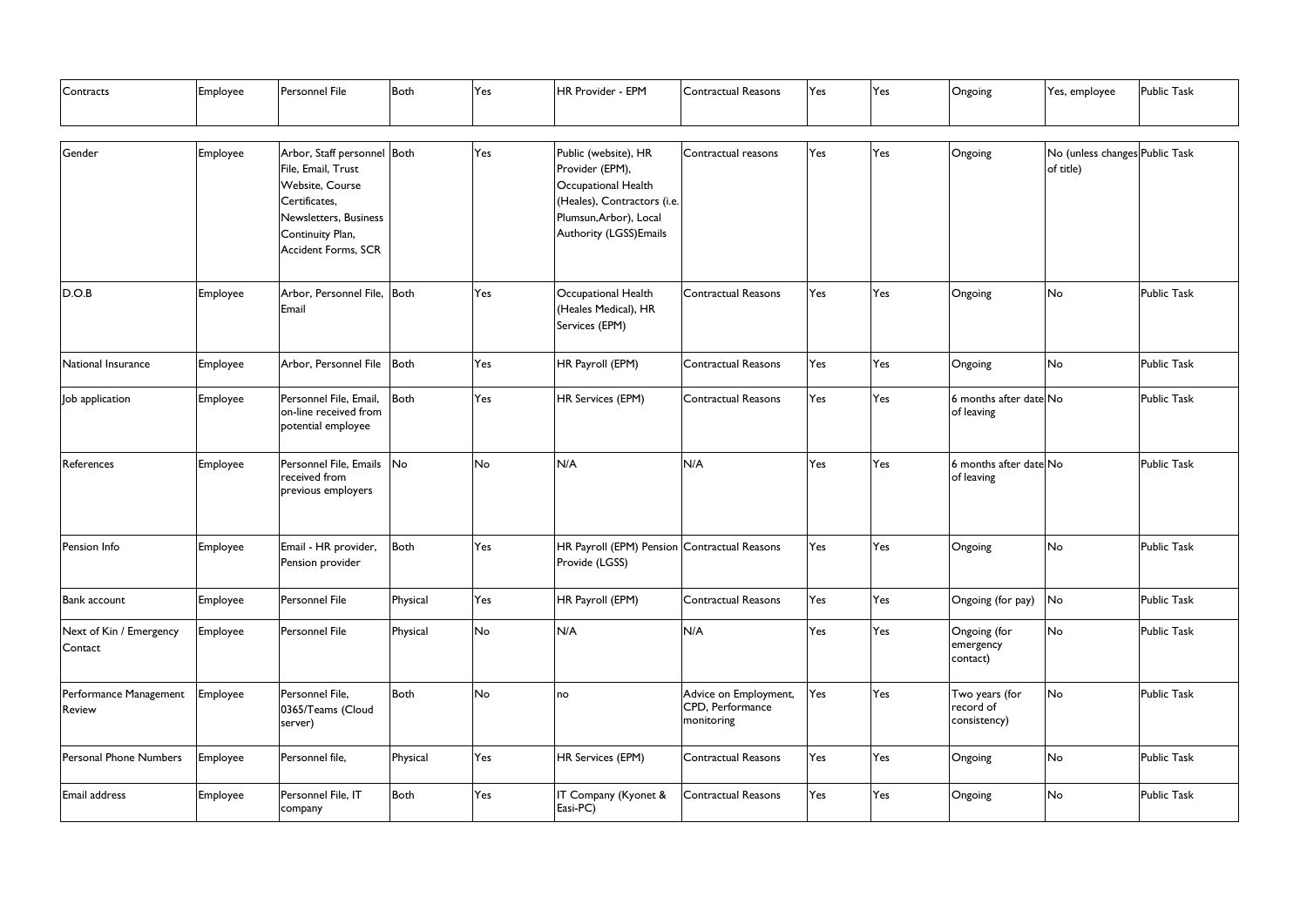| Salary                          | Employee | <b>Personnel File</b> | Both     | Yes | HR Payroll (EPM)                                         | Contractual Reasons  | <b>Yes</b> | Yes | Ongoing (for pay)                           | lNo       | <b>Public Task</b> |
|---------------------------------|----------|-----------------------|----------|-----|----------------------------------------------------------|----------------------|------------|-----|---------------------------------------------|-----------|--------------------|
| Sick absence / other<br>absence | Employee | <b>Personnel File</b> | Physical | Yes | HR Services (EPM) and<br>Occupational Health<br>(Heales) | Advice on Employment | Yes        | Yes | Two years (for<br>record of<br>consistency) | <b>No</b> | <b>Public Task</b> |

| <b>DBS</b> Reference   | Employee | Personnel File, [See<br>single central<br>record] Number                                          | Physical    | Yes | DBS Website for Update<br>Service (EPM Portal)                         | Check DBS - New<br>Employee                                                                   | Yes | Yes | Ongoing                                                     | N/A                      | <b>Public Task</b> |
|------------------------|----------|---------------------------------------------------------------------------------------------------|-------------|-----|------------------------------------------------------------------------|-----------------------------------------------------------------------------------------------|-----|-----|-------------------------------------------------------------|--------------------------|--------------------|
| Passport / ID info.    | Employee | recorded<br>Personnel File and<br><b>SCR</b>                                                      | Both        | No  | N/A                                                                    | N/A                                                                                           | Yes | Yes | 6 months                                                    | No                       | <b>Public Task</b> |
| Single Central record  | Employee | Single Central Record Both<br>[information collected<br>is included on this<br>form] (0365/Teams) |             | Yes | Schools                                                                | Shared with Ofsted for<br>inspection purposes                                                 | Yes | Yes | Ongoing                                                     | Yes                      | <b>Public Task</b> |
| <b>Training record</b> | Employee | Personnel File, or Wall Both<br>- First Aid                                                       |             | No  | N/A                                                                    | Shared with Ofsted for<br>inspection purposes,<br>business continuity plan<br>and for medical | Yes | Yes | Ongoing, until the<br>training is no<br>longer valid        | Yes                      | <b>Public Task</b> |
| Copy of qualifications | Employee | Personnel File,                                                                                   | Physical    | No  | N/A                                                                    | N/A                                                                                           | Yes | Yes | 6 months                                                    | No                       | <b>Public Task</b> |
| Photos for ID          | Employee | Personnel File -<br>DL/Passport/Badges                                                            | Both        | No  | N/A                                                                    | N/A                                                                                           | Yes | Yes | Ongoing (i.e. used<br>on staff badges)                      | No                       | <b>Public Task</b> |
| Medical                | Employee | Personnel File                                                                                    | Both        | Yes | HR Services (EPM)<br>Occupational Health                               | Advice on employment                                                                          | Yes | Yes | Two years (for<br>record of                                 | No                       | <b>Public Task</b> |
| Sickness / absence     | Employee | Personnel File                                                                                    | <b>Both</b> | Yes | (Heales)<br><b>HR Services</b><br>(EPM)Occupational<br>Health (Heales) | Advice on employment                                                                          | Yes | Yes | consistency)<br>Two years (for<br>record of<br>consistency) | No                       | <b>Public Task</b> |
| Disciplinary           | Employee | Personnel File                                                                                    | Both        | Yes | HR Services (EPM)                                                      | Advice on employment                                                                          | Yes | Yes | Two years (for<br>record of<br>consistency)                 | No                       | <b>Public Task</b> |
| Interview notes        | Employee | Personnel File                                                                                    | Physical    | Yes | <b>HR Services (EPM)</b>                                               | Contractual Reasons                                                                           | Yes | Yes | 6 months                                                    | No                       | <b>Public Task</b> |
| <b>Disabilities</b>    | Employee | Personnel File                                                                                    | Both        | Yes | <b>HR Services</b><br>(EPM)Occupational<br>Health (Heales)             | <b>Contractual Reasons</b>                                                                    | Yes | Yes | 6 months or if an<br>ongoing<br>requirement for             | $\overline{\mathsf{No}}$ | <b>Public Task</b> |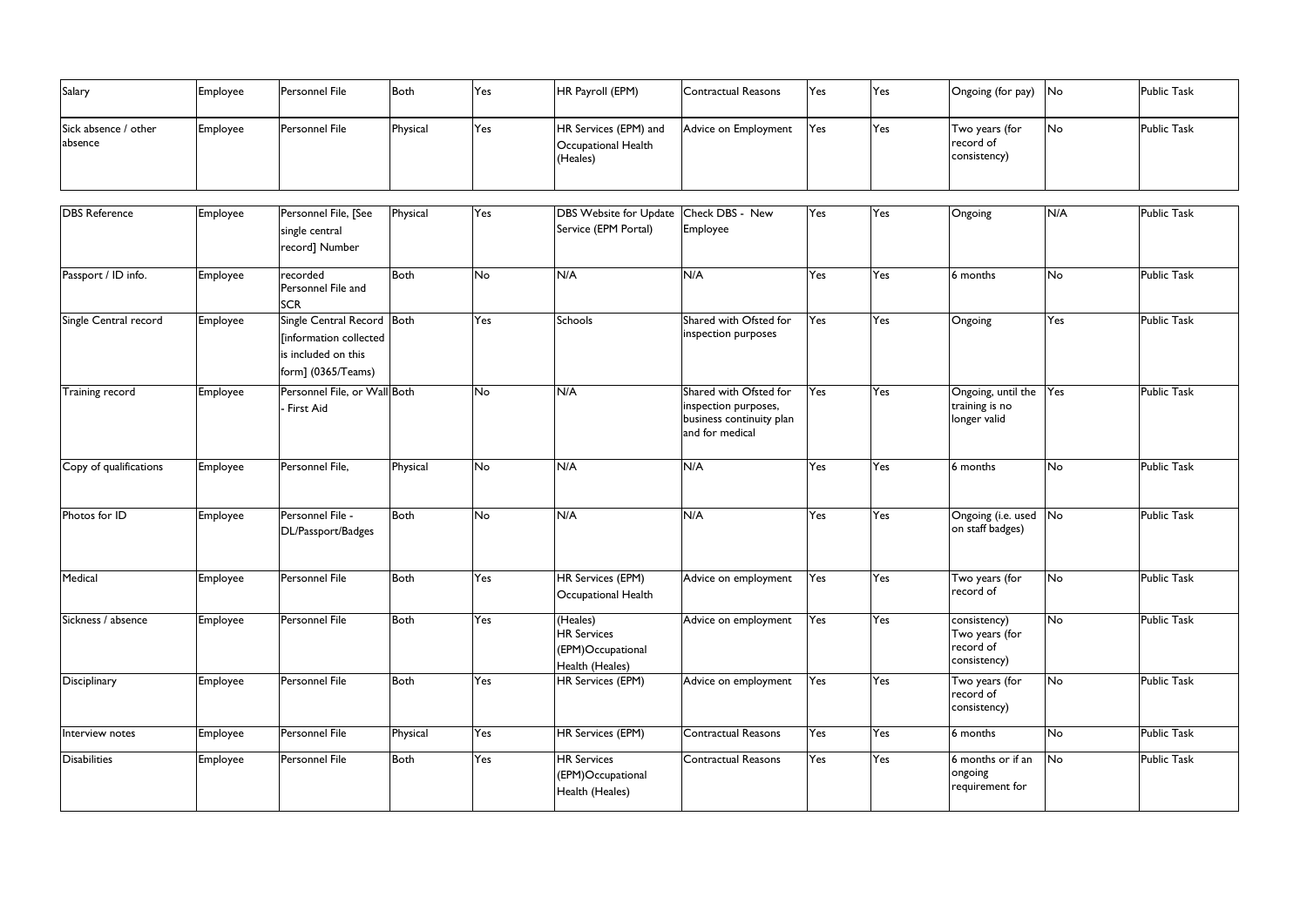| Sexual Preference               | Employee | <b>Personnel File</b> | Physical | Yes | <b>HR Services (EPM)</b><br>Occupational Health<br>(Heales) | Contractual Reasons | <b>T</b> es | Yes | emerge<br>6 mont             |
|---------------------------------|----------|-----------------------|----------|-----|-------------------------------------------------------------|---------------------|-------------|-----|------------------------------|
| <b>Previous work Experience</b> | Employee | Personnel File        | Physical | No  | N/A                                                         | N/A                 | Yes         | Yes | 16 mont<br>date of<br>employ |

| Sexual Preference                  | Employee               | Personnel File                                                                                                                                                                                          | Physical    | Yes | HR Services (EPM)<br>Occupational Health<br>(Heales)                                                                                                                                              | Contractual Reasons                          | Yes | Yes | emergency<br>6 months                                                              | No                                         | <b>Public Task</b> |
|------------------------------------|------------------------|---------------------------------------------------------------------------------------------------------------------------------------------------------------------------------------------------------|-------------|-----|---------------------------------------------------------------------------------------------------------------------------------------------------------------------------------------------------|----------------------------------------------|-----|-----|------------------------------------------------------------------------------------|--------------------------------------------|--------------------|
| Previous work Experience           | Employee               | Personnel File                                                                                                                                                                                          | Physical    | No  | N/A                                                                                                                                                                                               | N/A                                          | Yes | Yes | 6 months from<br>date of leaving<br>employment                                     | No                                         | <b>Public Task</b> |
| Teacher status check               | Employee               | Personnel File, SCR                                                                                                                                                                                     | Yes         | Yes | <b>DBS Website for Update</b><br>Service                                                                                                                                                          | Check DBS for New<br>Employee                | Yes | Yes | 6 Months from<br>date of leaving, the<br><b>DBS</b> number is<br>kept ongoing      | N/A                                        | public Task        |
| Section 128 check                  | Employee               | Personnel File, [See<br>single central record]                                                                                                                                                          | <b>Both</b> | Yes | <b>SCR Trust Tab into</b><br>schools                                                                                                                                                              |                                              | Yes | Yes | 6 Months, the<br>record that the<br>check was<br>undertaken is                     | N/A                                        | <b>Public Task</b> |
| Disqualification by<br>Association | Employee               | Personnel File, SCR                                                                                                                                                                                     | <b>Both</b> | Yes | DBS Website for Update Check DBS for New<br>Service                                                                                                                                               | Employee                                     | Yes | Yes | stored<br>6 Months, the<br>record that the<br>check was<br>undertaken is<br>stored | N/A                                        | <b>Public Task</b> |
| <b>Trustees</b>                    |                        |                                                                                                                                                                                                         |             |     |                                                                                                                                                                                                   |                                              |     |     |                                                                                    |                                            |                    |
| Name                               | <b>Trustees</b>        | Trustee file, Email,<br><b>School and Trust</b><br><b>Websites, Course</b><br>Certificates, Registers,<br>'Signing In System',<br>Newsletters, Business<br>Continuity Plan and<br>single central record | <b>Both</b> | Yes | Public (i.e. if included on<br>the website), HR Provider<br>(name the provider),<br>Contractors (i.e. Plumsun,<br>training providers), Local<br>Authority (i.e.<br>safeguarding report),<br>Email | Contractual reasons                          | Yes | Yes | Ongoing                                                                            | No (unless changes Public Task<br>of name) |                    |
| <b>DBS</b>                         | Trustees and<br>School | Single Central Record, Electronic<br>Governor Hub                                                                                                                                                       |             | Yes | DBS Website for Update Safeguarding purposes. It Yes<br>Service                                                                                                                                   | is shared because<br>Trustees visit schools. |     | Yes | The DBS number is N/A<br>kept ongoing                                              |                                            | <b>Public Task</b> |
| Gender                             | <b>Trustees</b>        | Trustee File, Email,<br>safeguarding reports,<br>DBS, Governor Hub                                                                                                                                      | Both        | Yes | Statutory reporting (i.e.<br>safeguarding, financial,<br>charity law), Email,                                                                                                                     | Contractual reasons                          | Yes | Yes | Ongoing, whilst the No<br>person is a Trustee                                      |                                            | <b>Public Task</b> |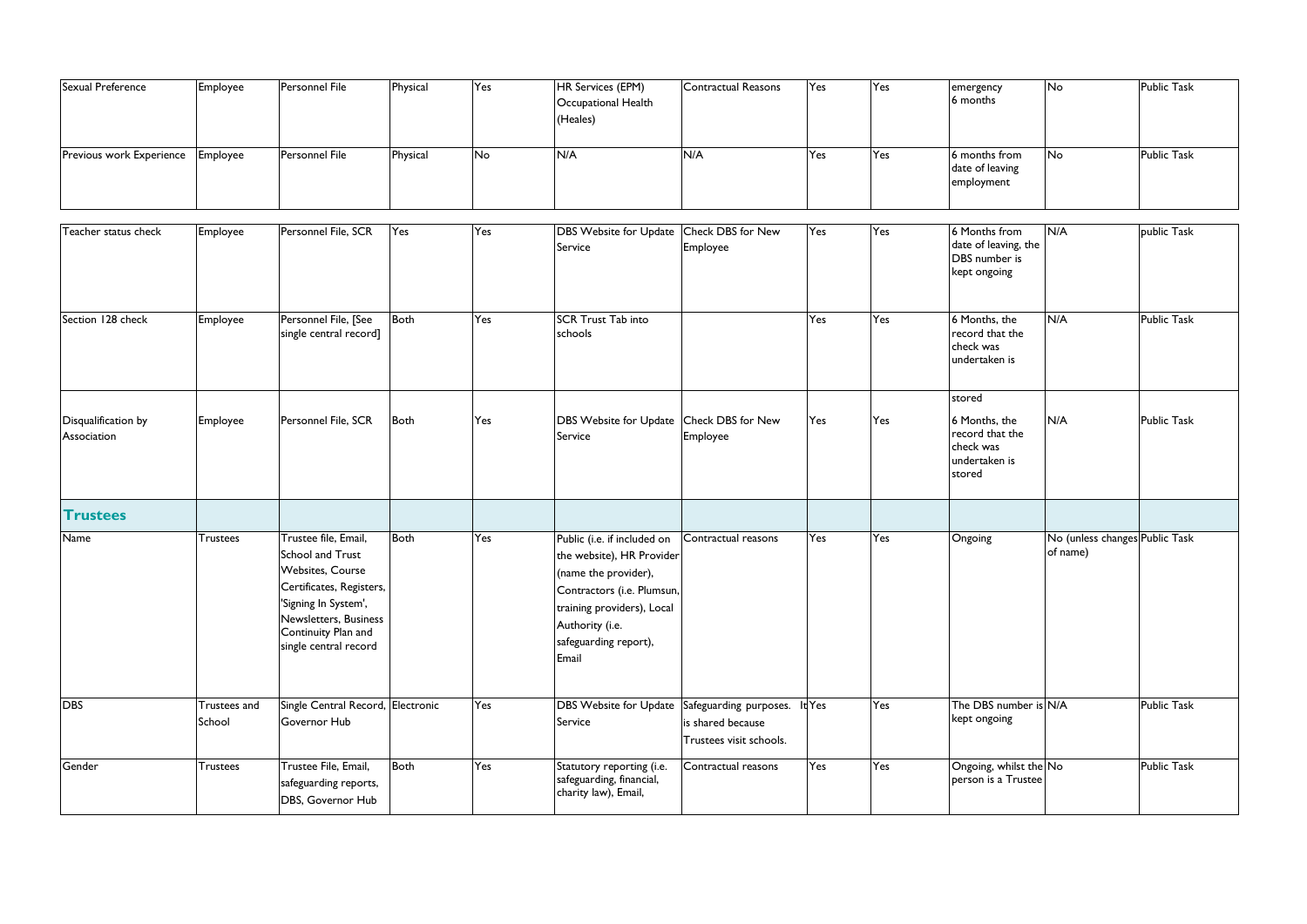| <b>Trustees</b> | Trustee File, internal<br>Trust directory, Email,<br>safeguarding reports,<br>Governor Hub |             |                                                                                                                                                | Statutory reporting (i.e.<br>safeguarding, financial,<br>charity law), Email, | Contractual reasons        |                          |                                                                      |                     | informing      | <b>Public Task</b>                                                                                                                                                                                                                                                                                                                                                        |
|-----------------|--------------------------------------------------------------------------------------------|-------------|------------------------------------------------------------------------------------------------------------------------------------------------|-------------------------------------------------------------------------------|----------------------------|--------------------------|----------------------------------------------------------------------|---------------------|----------------|---------------------------------------------------------------------------------------------------------------------------------------------------------------------------------------------------------------------------------------------------------------------------------------------------------------------------------------------------------------------------|
| <b>Trustees</b> | Trustee file, internal<br>trust directory, IT<br>Server, 0365,<br>Governor Hub             |             | Yes                                                                                                                                            | <b>IT Company</b>                                                             | <b>Contractual Reasons</b> | Yes                      | Yes                                                                  | person is a Trustee |                | <b>Public Task</b>                                                                                                                                                                                                                                                                                                                                                        |
| <b>Trustees</b> | Hub                                                                                        |             | Yes                                                                                                                                            | Companies House,                                                              | Contractual reasons        | Yes                      | Yes                                                                  |                     | informing      | <b>Public Task</b>                                                                                                                                                                                                                                                                                                                                                        |
| Trustees        | Trustee File, internal<br>Trust directory,<br>Governor Hub                                 |             | No                                                                                                                                             | N/A                                                                           | To contact Trustees        | Yes                      | Yes                                                                  | berson is a Trustee |                | <b>Public Task</b>                                                                                                                                                                                                                                                                                                                                                        |
| <b>Trustees</b> | Trustee File                                                                               | <b>Both</b> | Yes                                                                                                                                            | Website                                                                       | Statutory requirement      | Yes                      | Yes                                                                  | person is a Trustee |                | <b>Public Task</b>                                                                                                                                                                                                                                                                                                                                                        |
| <b>Trustees</b> | Trust Website, IT                                                                          |             | Yes                                                                                                                                            | Website                                                                       | Statutory requirement      | Yes                      | Yes                                                                  | person is a Trustee |                | <b>Public Task</b>                                                                                                                                                                                                                                                                                                                                                        |
| <b>Trustees</b> |                                                                                            |             | Yes                                                                                                                                            | Website                                                                       | Statutory requirement      | Yes                      | Yes                                                                  | person is a Trustee |                | <b>Public Task</b>                                                                                                                                                                                                                                                                                                                                                        |
| <b>Trustees</b> |                                                                                            |             | Yes                                                                                                                                            | N/A                                                                           | N/A                        | Yes                      | Yes                                                                  | person is a Trustee |                | <b>Public Task</b>                                                                                                                                                                                                                                                                                                                                                        |
| Trustees        | Newsletters,<br>electronic signing in<br>system, website                                   | Electronic  | No (unless<br>taken by an<br>external<br>company)                                                                                              | Yes, photographic<br>company                                                  | for providing the photo    |                          | Yes, for<br>publicity and<br>information<br>the Trust's<br>successes | person is a Trustee |                | <b>Public Task</b>                                                                                                                                                                                                                                                                                                                                                        |
|                 |                                                                                            |             | Both<br>Trustee file, Governor Both<br>Both<br>Both<br>Server, Governor Hub<br>Trust website, minutes Both<br>Single Central Record Electronic |                                                                               |                            | Department for Education | Contractual arrangement Yes                                          |                     | purposes about | Yes<br>Yes<br>Both<br>Yes<br>Ongoing, whilst the Yes; Companies<br>person is a Trustee House will need<br>Ongoing, whilst the No<br>Ongoing, whilst the Yes; Companies<br>person is a Trustee House will need<br>Ongoing, whilst the No<br>Ongoing, whilst the No<br>Ongoing, whilst the No<br>Ongoing, whilst the No<br>Ongoing, whilst the No<br>Ongoing, whilst the No |